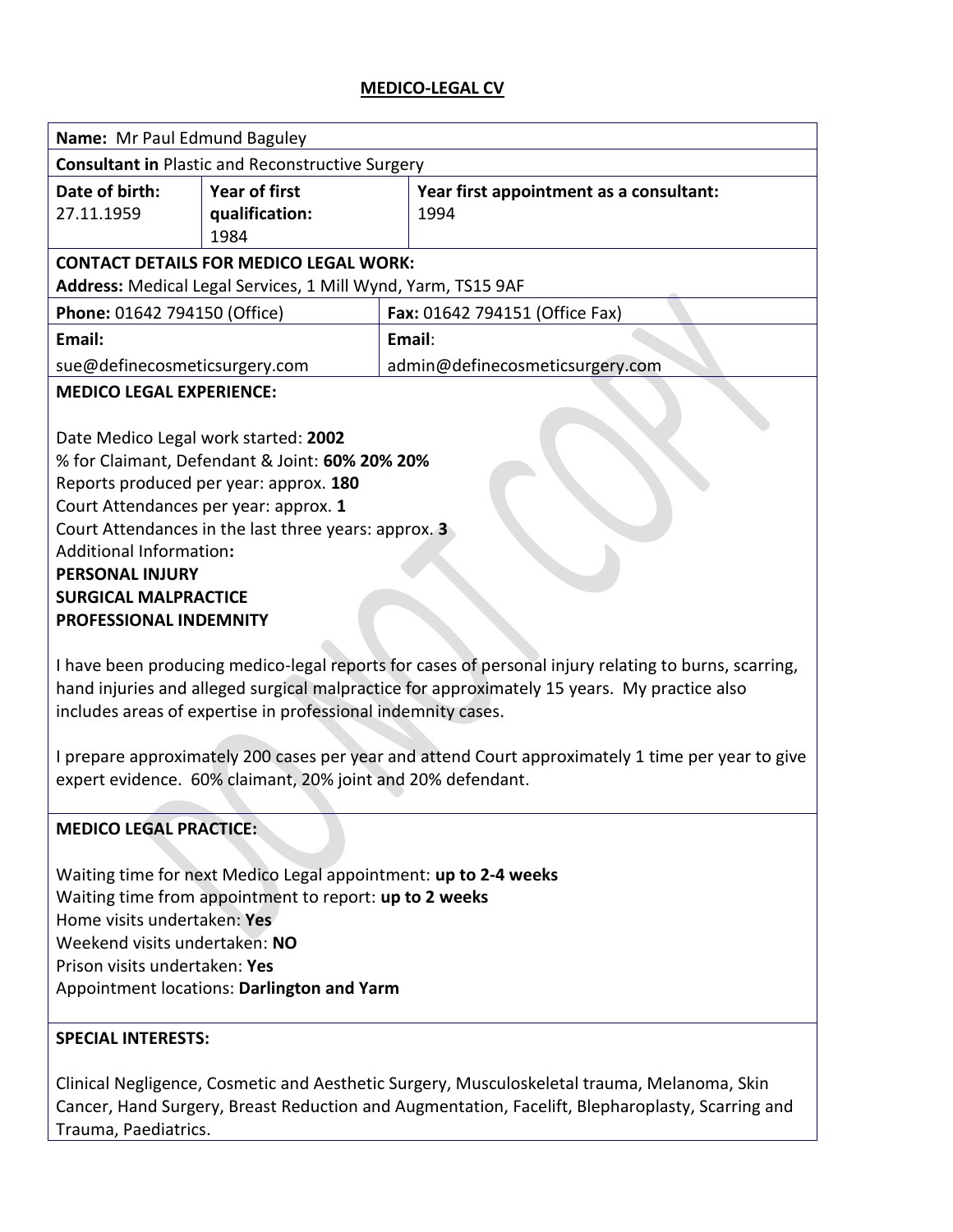| <b>QUALIFICATIONS:</b>                                   |                                                                                      |  |  |  |  |
|----------------------------------------------------------|--------------------------------------------------------------------------------------|--|--|--|--|
|                                                          | <b>Qualified at: Manchester and Canada</b>                                           |  |  |  |  |
|                                                          | Qualifications: MB.CHB.BSc.LMCC.FRCP(C).FRCS(C).FRCS(ED) PLAS                        |  |  |  |  |
|                                                          |                                                                                      |  |  |  |  |
|                                                          | <b>Additional Medico Legal qualifications:</b>                                       |  |  |  |  |
|                                                          | Membership of Medico Legal organisations:                                            |  |  |  |  |
|                                                          | <b>CPD points in expert evidence:</b>                                                |  |  |  |  |
|                                                          | <b>Medico Legal training courses attended:</b>                                       |  |  |  |  |
| 22.6.10                                                  | Successfully attended and completed Medico-legal Expert Witness Course provided      |  |  |  |  |
|                                                          | by SpecialistInfo.com - Specific and appropriate training in duties and requirements |  |  |  |  |
|                                                          | of medico-legal expert witnesses                                                     |  |  |  |  |
|                                                          |                                                                                      |  |  |  |  |
| 23.6.11                                                  | Successfully attended and completed Medico-legal Expert Witness Course provided      |  |  |  |  |
|                                                          | by SpecialistInfo.com - Advanced training in writing expert reports in clinical      |  |  |  |  |
|                                                          | negligence cases                                                                     |  |  |  |  |
| $2013 -$                                                 | Specialist Info Whiplash Conference                                                  |  |  |  |  |
|                                                          |                                                                                      |  |  |  |  |
| 24.02.14                                                 | Successfully attended and completed Medico-legal Expert Witness Course provided      |  |  |  |  |
|                                                          | by Bond Solon - Excellence in Report Writing                                         |  |  |  |  |
| 25.02.14                                                 | Successfully attended and completed Medico-legal Expert Witness Course provided      |  |  |  |  |
|                                                          | by Bond Solon - Courtroom Skills - Witness Familiarisation                           |  |  |  |  |
| 10.09.14                                                 | Successfully Attended Medico-legal Expert Witness Course provided by Bond Solon      |  |  |  |  |
|                                                          | - Cross Examination, Civil Law & Procedures                                          |  |  |  |  |
|                                                          |                                                                                      |  |  |  |  |
|                                                          | <b>PROFESSIONAL AFFILIATIONS:</b>                                                    |  |  |  |  |
| GMC No: 2853963                                          |                                                                                      |  |  |  |  |
| <b>BAPRAS</b>                                            |                                                                                      |  |  |  |  |
| <b>BAAPS</b>                                             |                                                                                      |  |  |  |  |
|                                                          |                                                                                      |  |  |  |  |
| <b>PRESENT APPOINTMENT:</b>                              |                                                                                      |  |  |  |  |
|                                                          | <b>Consultant Aesthetic/Plastic and Hand Surgeon</b>                                 |  |  |  |  |
|                                                          | Medical Legal Services, 1 Mill Wynd, Yarm, TS15 9AF                                  |  |  |  |  |
| BMI Woodlands Hospital, Morton Park, Darlington, DL1 4PL |                                                                                      |  |  |  |  |
|                                                          | ANY OTHER RELEVANT INFORMATION:                                                      |  |  |  |  |
| <b>QUALIFICATIONS:</b>                                   |                                                                                      |  |  |  |  |
|                                                          | <b>BSc(Hons) Medical Biochemistry</b>                                                |  |  |  |  |
| MB.ChB                                                   |                                                                                      |  |  |  |  |
|                                                          | GMC Full Registration - 2853963                                                      |  |  |  |  |
|                                                          | Licentiate of the Medical Council of Canada                                          |  |  |  |  |
|                                                          | Fellow of the Royal College of Physicians of Canada                                  |  |  |  |  |
|                                                          | Division of Medicine FRCPC                                                           |  |  |  |  |
|                                                          | Specialist Certificate in Paediatrics FRCPC Paeds                                    |  |  |  |  |
| Fellow of the Royal College of Surgeons of Canada        |                                                                                      |  |  |  |  |
|                                                          | Division of General Surgery FRCSC                                                    |  |  |  |  |
| Specialist Certificate in Plastic Surgery FRCSC Plas     |                                                                                      |  |  |  |  |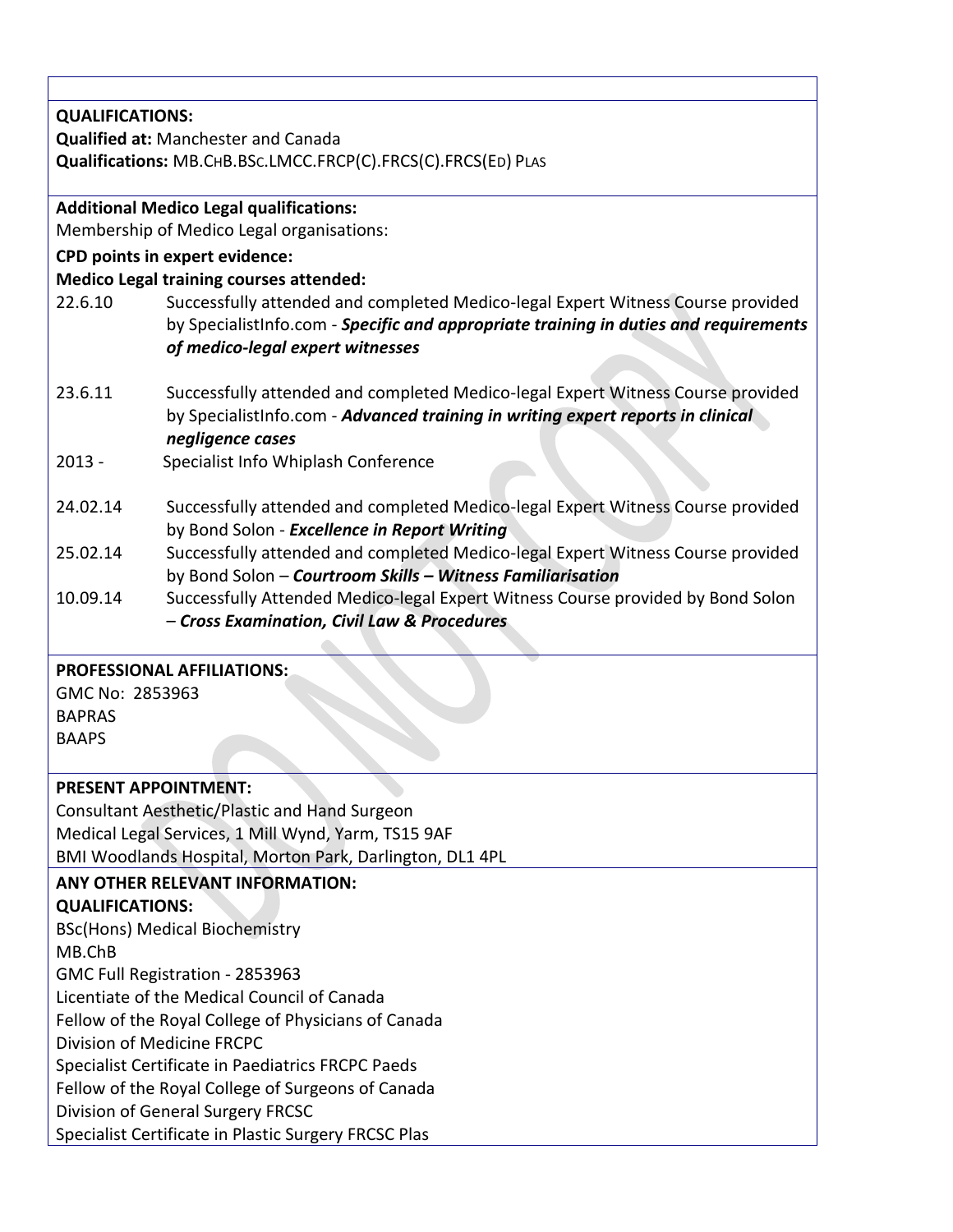# **RESEARCH , PUBLICATIONS AND PRESENTATIONS**

# A. **CURRENT RESEARCH**

MD Biochemistry and Pharmacology

Hormonal influences in Malignant Melanoma

The objective is to obtain biochemical evidence for the modulation of malignant melanoma by the hormones of pregnancy. A research proposal has been forwarded to the University Department of Surgery for funding and assessment of viability.

Clinical research

Unusual presentation of Metastatic Adeno carcinoma of the Bowel. A `Double metastasis`

P.Baguley, A.Platt - In progress

Spontaneous rupture of FDP and FDS at the origin of the Lumbrical in the palm. A case report and review of the literature. P.Baguley, J.Dujardyn - In progress

# B. **PUBLICATIONS AND PRESENTATIONS**

A prospective randomised study on the effect of Saline washout on Breast reduction scars. A Platt, P Baguley - Presented at BAPS Winter meeting 1999

Temporary ectopic transplantation of digits - a case report. Baguley PE, Kay SP - Presented at BAPS Winter conference 1999, Subsequently published in Journal of Hand surgery 1998

Sentinel Lymph node in Melanoma. Baguley PE, Ajekigbe L, Dunkin C. Presented at NE Regional Plastic Surgery Conference January 2000

Does the Breslow depth impact on discordance in lymphoscintigraphy. Dunkin C, Ajekigbe L, Baguley P. Accepted for BAAPS Winter meeting 2000

Multiple synchronous Melanoma. Ajekigbe L, Baguley P. Canadian Journal of Plastic Surgery. In print 2000

Steroid induced Compartment syndrome in young athletes. A case report and review of the literature. P Baguley, A Platt, J Dujardyn. Journal of Sports medicine July 2000

Use of tPA in ischaemia of the digits. Baguley PE, Patterson P, Khan I, Birdsell P. Accepted for Poster presentation at FESSH Barcelona June 2000

Enzyme activity on lysosomal cell membranes. Baguley PE, Milsom D

Ruptured Abdominal Aortic aneurysms. Lambert ME, Baguley PE, Charlesworth D. J.Card.Surg (Torino) 1986 May - June 27(3) 256 - 61

Superficial Spreading Cellulitis as a complication of Chicken Pox. Baguley PE, Al Mazrou A, Selby R. Presented at the North American Paediatric Chief Residents Conference, Washington DC 1988 Cardiac anomalies complicating Congenital Contractural Arachnodactyly (Beale's syndrome).

Macnab A, D'Orsogna L, Baguley PE, Patterson M, Adderley RJ Cole D

Archives of Diseases in Childhood 1991 66, 1143 -6

Repair of large abdominal wall defect from a gunshot wound using a pedicled quadriceps flap. Baguley PE, Ward D. 1990 Surgical Grand Rounds

Incarcerated Inguinal Hernia in Infants. Is Hospital admission necessary? Baguley PE Fitzgerald PG, Langer JC. Presented at the Canadian Society of Paediatric Surgeons. St John's, Newfoundland, Canada, August 23 - 25 1990. Published in Paediatric Surgery International 1992 7: 366 -7 Autotransplantation of intra-abdominal testes using microvascular technique. Presented at GAM Canada 13th annual meeting May 1992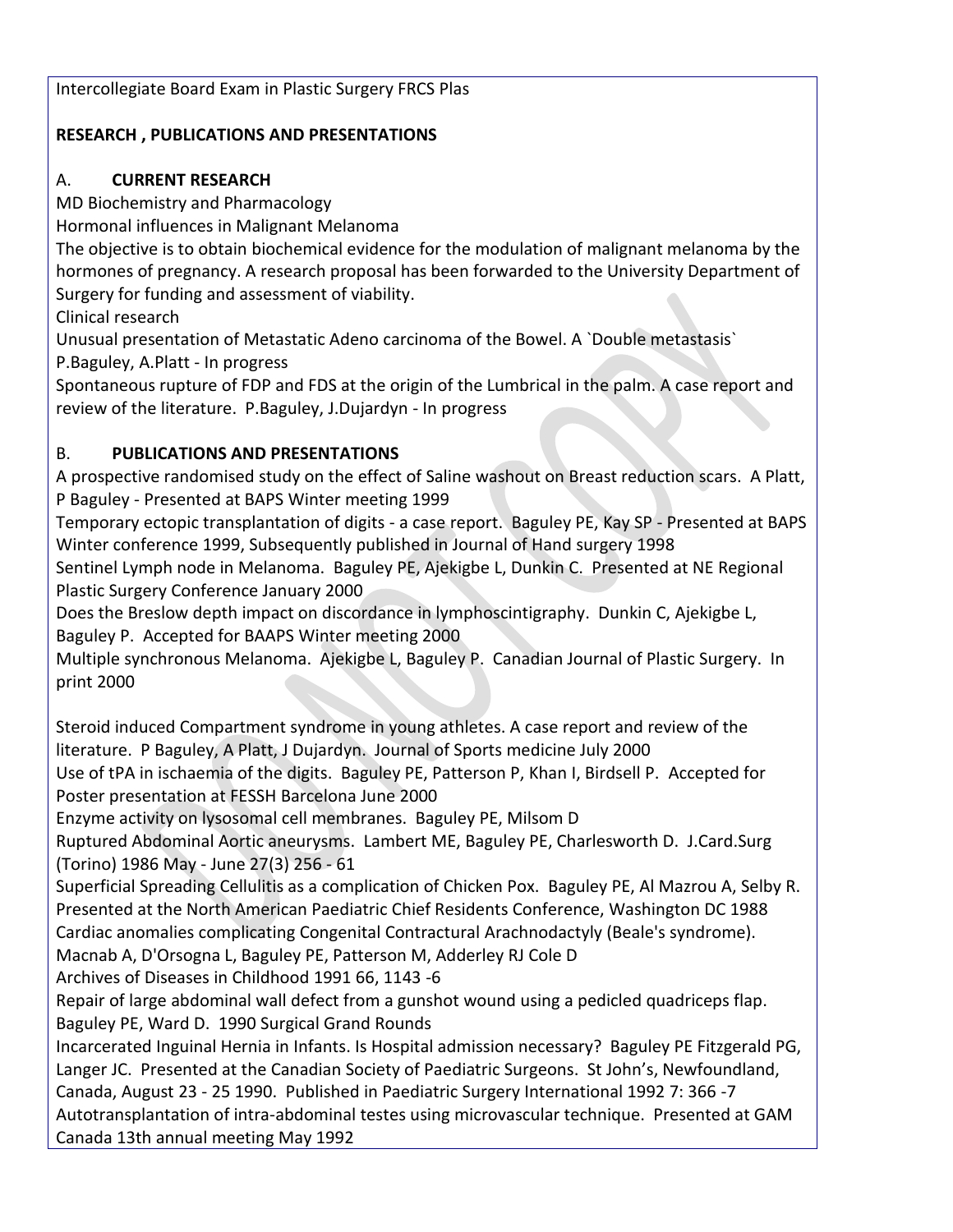A Comparison of Radial artery Forearm Flap versus Pectoralis Major Myocutaneous Flap in head and neck reconstruction. Presented at the Canadian Society of Plastic Surgeons conference, May 1992

A comparison of endoscopic versus open technique for Carpal Tunnel release. A retrospective analysis of data. Kelly J, Baguley PE. Presented at Canadian Society of Plastic surgeons Conference, May 1992, American Hand Society Conference 1993

An Alternative method of Cholecystectomy - the muscle splitting technique. Baguley PE, DeGara C, Gagic N. Surgery Obs & Gynae 1993

Intra-abdominal pressure and its effects on renal function. Baguley PE, Davies C. Surgery Grand Rounds 1991

Mini incision for Carpal Tunnel release. Submitted to Canadian Journal of Plastic Surgery Anatomical study of Flexor Carpi ulnaris. Baguley PE, Thomas A. Submitted to Canadian Journal of Plastic Surgery

Acute versus delayed breast reconstruction. Baguley PE, Allen M. Presented at the Atlantic Society of Plastic Surgeons' Conference

November 1996

**© Specialist Info**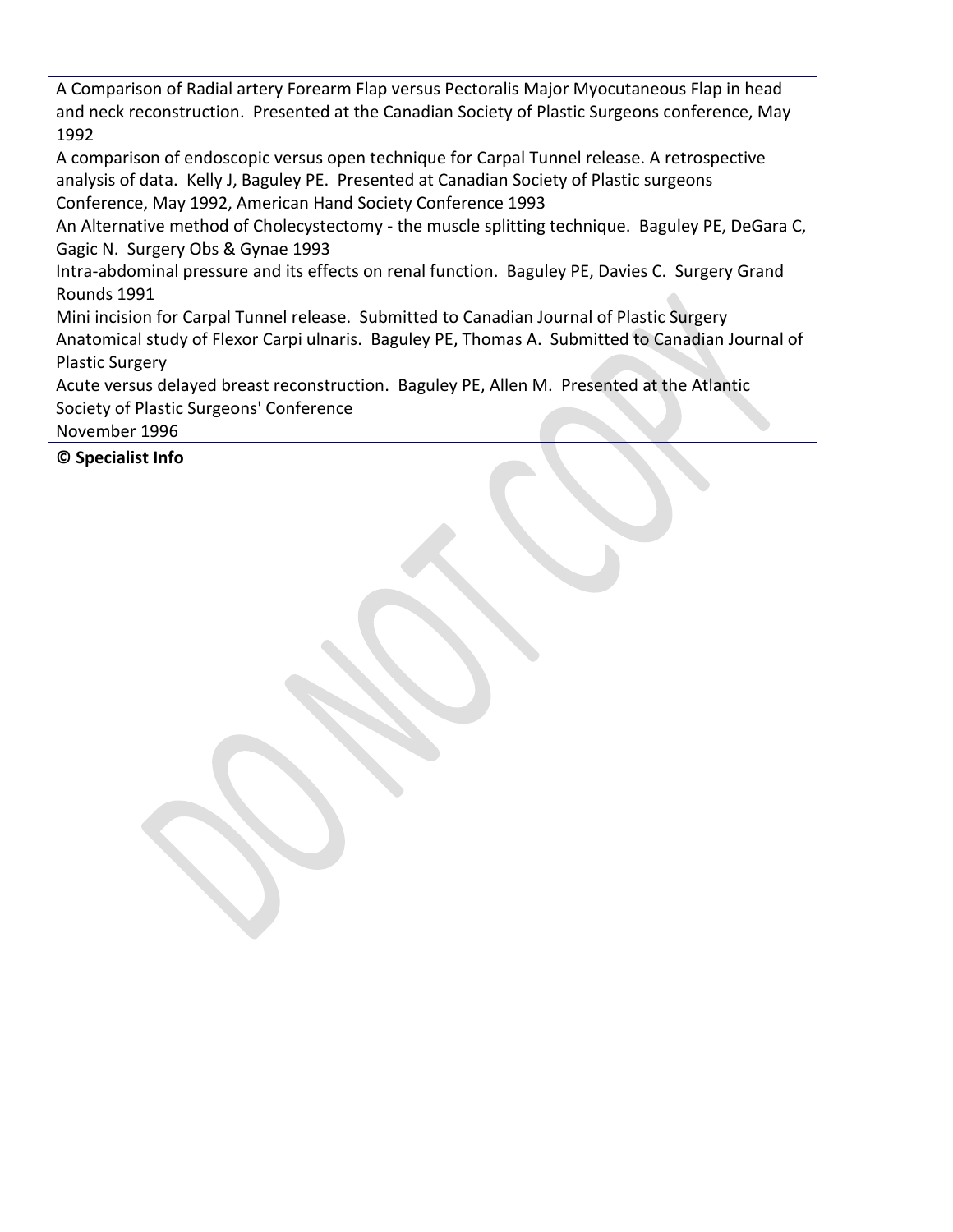## **TERMS & CONDITIONS MEDICO LEGAL**

The following terms and conditions govern the provision of medico-legal reports by Mr Paul Baguley to the exclusion of all other terms and conditions. I will provide written and verbal expert opinion as appropriate on areas within my expertise. I will not provide an opinion on areas outside of my expertise. My area of expertise is Trauma, Scarring, Burns, Aesthetics, Clinical Negligence and Paediatrics.

# **1. APPOINTMENTS**

- 1.1 Made upon receipt of original instructions and ALL relevant medical records.
- 1.2 Notification in writing confirming the date, time and venue to the relevant parties.
- 1.3 Examination within a reasonable period after receipt of instructions and all medical records.
- 1.4 Mr Baguley's office will manage all cancellations.

# **2. MEDICAL RECORDS**

- 2.1 All correspondence, medical records and other documentation treat as confidential and shall not disclose the same to any third party.
- 2.2 Mr Baguley's office will not commission x-rays of any other tests without prior consent from the instructing party.

# **3. MEDICAL REPORT**

- 3.1 Unless otherwise agreed a report covering issues to be addressed, examination of the facts and Mr Baguley's opinion, will be delivered within a reasonable time, usually within 3 weeks from the appointment date. Notification of fees will be delivered with the report or supplementary report or other piece of work. This may not represent the total fee that will be due.
- 3.2 All reports will reach a minimum level of quality. Reports that do not meet the minimum quality criteria will be corrected by Mr Baguley/Mr Baguley's office at no additional cost.

#### 4. **FEES**

| 4.1  | Personal Injury report                                                  | £650       |
|------|-------------------------------------------------------------------------|------------|
| 4.2  | Hourly rate for reports more than 5 hours or supplementary work         | £200/hr    |
|      | <b>Clinical Negligence</b>                                              |            |
| 4.3  | Clinical negligence liability screening reports                         | £550       |
| 4.4  | Breach of duty and causation                                            | £750       |
| 4.5  | Condition and prognosis report fee                                      | £650       |
| 4.6  | Combined reports (breach, causation, condition and prognosis)           | £1,500     |
| 4.7  | <b>Re-Examination report</b>                                            | $£250+$    |
| 4.8  | Replies to questions (inc Defendants)                                   | £200       |
| 4.9  | Conference call hourly rate                                             | £150       |
| 4.10 | Case conference with Counsel from                                       | £500/hr    |
| 4.11 | Court attendance                                                        | £2,500/day |
| 4.12 | Travelling fees (exclusive of expenses)                                 | E95/hr     |
| 4.13 | Mileage charges                                                         | £1.00/mile |
| 4.14 | Non-attendance of second appointment                                    | £100       |
| 4.15 | Home visits and prison visits (exclusive of travel and mileage charges) | £650       |

- 4.16 Cancellation of court attendance within 2 weeks shall incur 25% of the fees that would have accrued, plus expenses.
- 4.17 Screening and Advice Service Phone Call (10 min) Free